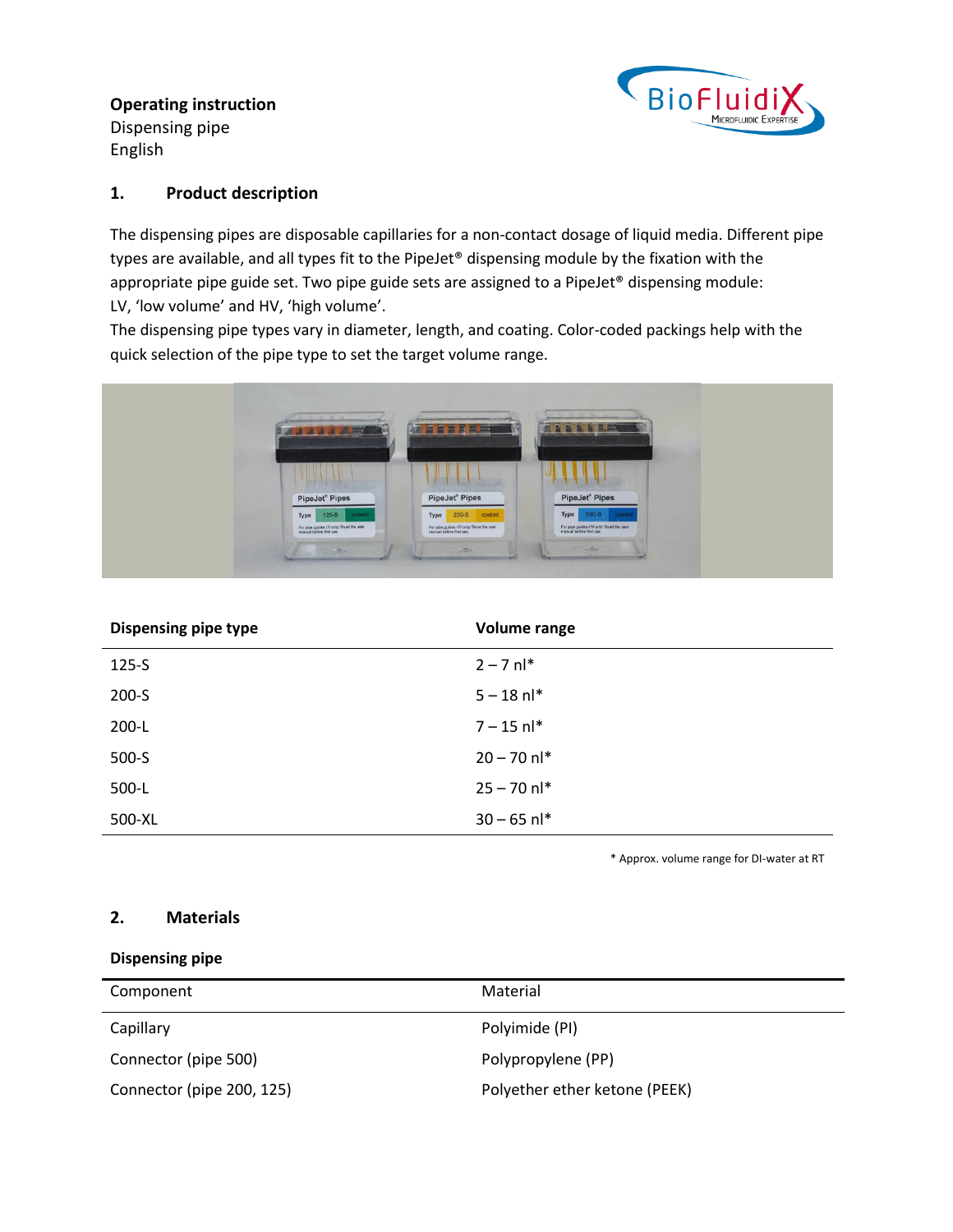# **Operating instruction**

PipeJet® pipe – Dispensing pipe English

#### **Packaging**

| Component | Material           |
|-----------|--------------------|
| Box       | Polypropylene (PP) |
| Pipe tray | Polylactide (PLA)  |

### **3. Warnings**

| Material damage caused by incorrect handling and use.<br>Do not twist the pipes or change positioning after attachment to the pipe guide. The<br>dispensing performance can change after long use. |
|----------------------------------------------------------------------------------------------------------------------------------------------------------------------------------------------------|
| Do not reuse after dismounting.<br>The pipes are single-use products. The materials are not qualified for multiple mounting.                                                                       |
| Prevent nozzle orifice damage.<br>Only remove the pipes from packaging in the 'free space' area, as described in the<br>unpack section.                                                            |

### **4. Intended use**

The dispensing pipe is a component of the PipeJet® technology. Do not use with other technologies unless noted otherwise. Depending on the configuration and pipe type, the dispensing or the aspiration and dispensing is possible for a non-contact droplet delivery or the transfer of liquid samples.

# **5. Unpack**

Lift the pipe slightly and guide it along the rail until you have reached the 'free space' area. Take the pipe completely out of the packaging.

- Prevent any damage of the nozzle orifice by touching the packaging wall
- Wear gloves when removing the pipe

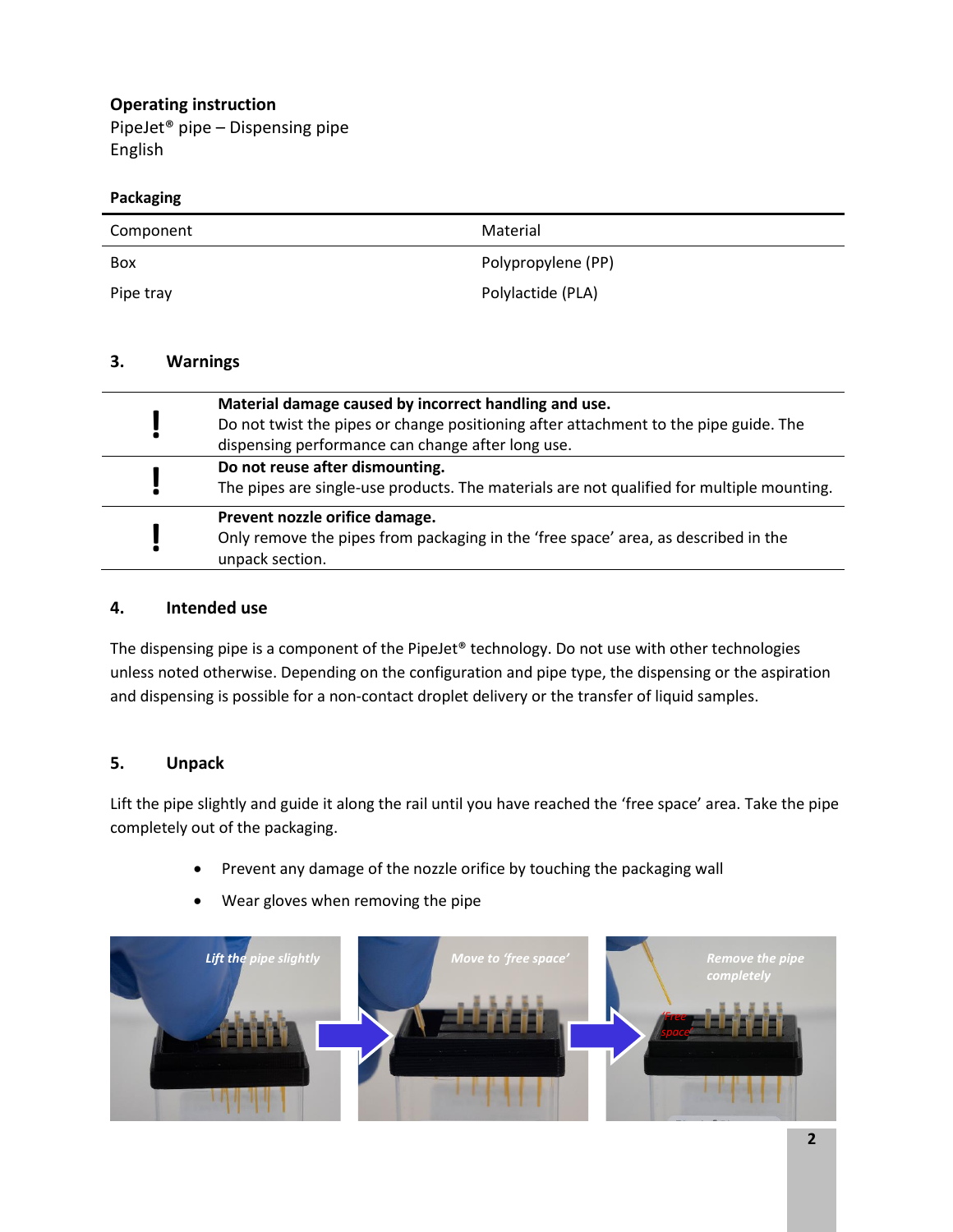# **Operating instruction**

PipeJet® pipe – Dispensing pipe English

# **6. Operation**

Install the dispensing pipe as described in the installation guide for a PipeJet® Nanodispenser. According to the selected pipe type, the addressable droplet volume range can be set. The minimum and maximum volumes may vary due to fabrication tolerances, variation in clamping and liquid media.

- Ensure correct guidance of the pipe before fixation
- Only use the provided torque handle for tightening the fixing screws of the pipe guide
- Do not install the same pipe multiple times after tightening the fixing screws of the pipe guide

### **7. Storage**

Store the dispensing pipes in original packaging at room temperature. Do not expose to sunlight for an extended period. Avoid condensation conditions.

#### **8. Disposal**

Dispose the product according to applicable regulations. Take special care for the appropriate disposal of chemical waste that might have been produced by working with the device. Please contact the person responsible for waste treatment in your organization to allow for a safe disposal process.

#### **9. Ordering information**

| Order /reference<br>number | <b>Description</b>                                                    |
|----------------------------|-----------------------------------------------------------------------|
| PJ-12511                   | Dispensing pipe 125-S-C                                               |
|                            | Coated, 23mm (total length), 2mm (free pipe length), 1 box = 16 pipes |
| PJ-20010                   | <b>Dispensing pipe 200-S</b>                                          |
|                            | 23mm (total length), 2mm (free pipe length), 1 box = 16 pipes         |
| PJ-20011                   | Dispensing pipe 200-S-C                                               |
|                            | Coated, 23mm (total length), 2mm (free pipe length), 1 box = 16 pipes |
| PJ-20050                   | Dispensing pipe 200-L                                                 |
|                            | 28mm (total length), 7mm (free pipe length), 1 box = 16 pipes         |
| PJ-20051                   | Dispensing pipe 200-L-C                                               |
|                            | Coated, 28mm (total length), 7mm (free pipe length), 1 box = 16 pipes |
| PJ-50070                   | Dispensing pipe 500-S                                                 |
|                            | 23mm (total length), 2mm (free pipe length), 1 box = 16 pipes         |
| PJ-50071                   | Dispensing pipe 500-S-C                                               |
|                            | Coated, 23mm (total length), 2mm (free pipe length), 1 box = 16 pipes |